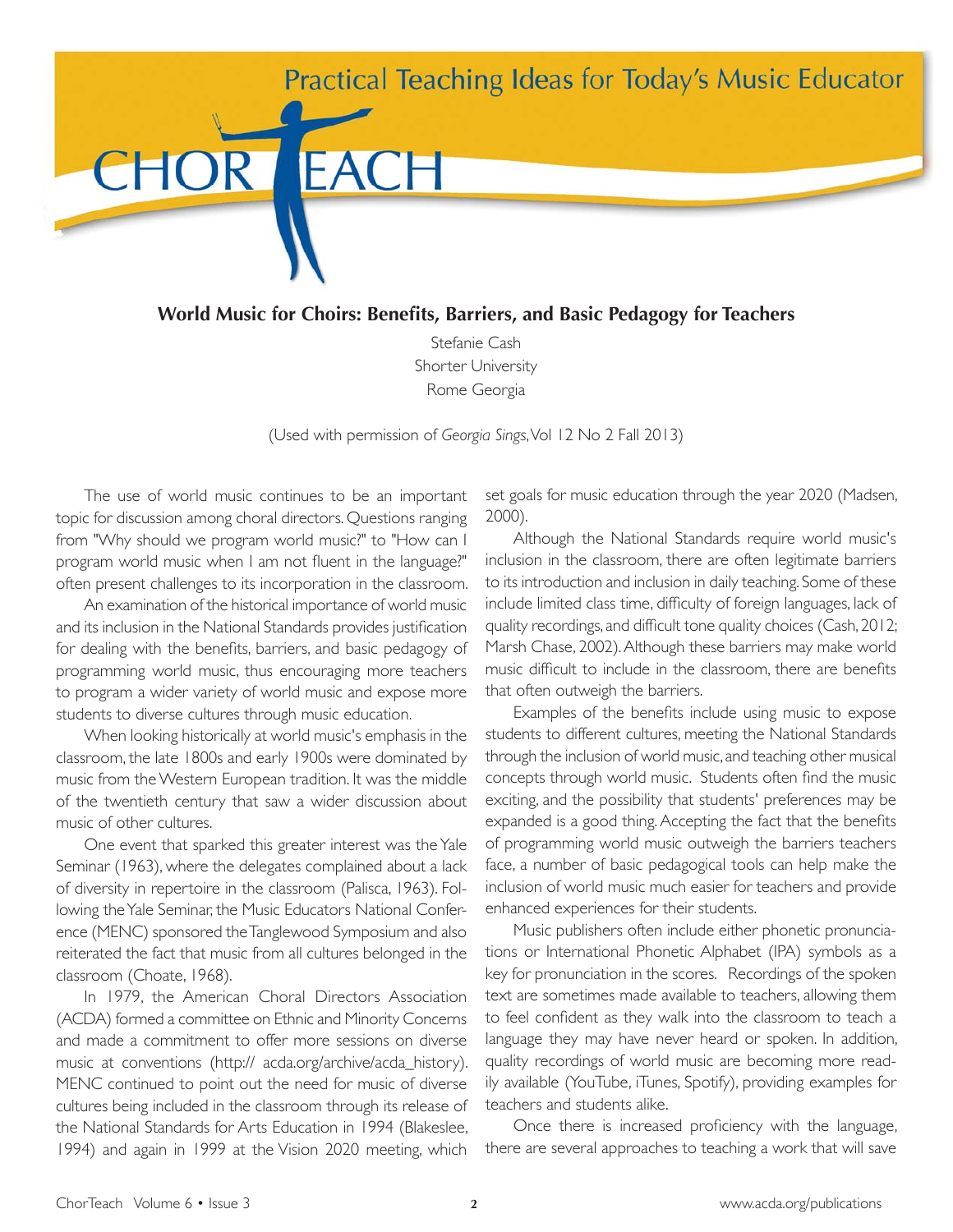

both time and energy in the classroom. An idea presented by Ben Allaway includes a three-step process. First, the teacher briefly explains the meaning of the text. Then she models the text for the students, having them repeat it aloud. Challenging phrases can be drilled one at a time.

Next, the teacher sings the bass part and asks the basses to imitate. If the work is lengthy, the teacher may consider using only a phrase or two that can be repeated as much as is needed. While the basses are repeating that particular phrase or section, the teacher begins to sing the tenor part, having the tenors join once they have heard their part.

As the tenors and basses are repeating the section together, the teacher sings the alto part. Altos join in after hearing their part. Finally, the process is repeated for the sopranos, and all are singing together (Holt & Jordan, 2008). This technique can easily be employed with SSA or TTBB scores. Also, depending on the voice part normally sung by the teacher, octave displacement may be necessary with students taking the part up or down an octave as needed.

Another pedagogical approach includes learning the work on a neutral syllable prior to using the particular language. This is particularly helpful if the parts are somewhat difficult and if adding another layer of language from the beginning would complicate the learning process even further.

Beginning with a neutral syllable has other benefits. The teacher can establish the tone quality needed for the entire work, letting the text take on the qualities of the neutral syllable. For instance, if the piece is to be somewhat subdued and a warm, rich tone quality is desired, an "oo" vowel might be particularly useful in learning the notes and rhythms.

Parts can be learned independently and then layered to form a beautiful, appropriate sound on one vowel. Then, the teacher can model the text using either a phonetic pronunciation guide, the IPA symbols (International Phonetic Alphabetic), a recording in the language, or a student or colleague fluent in that language. If an immediate transfer from the neutral syllable to the text proves difficult, the teacher can ask half the class to use a neutral syllable and the other half to sing the text. Switch the procedure prior to everyone singing on text.

One final pedagogical tool that can help introduce world music to a choir involves teacher modeling. First, the teacher speaks the text in rhythm to the students, breaking it into phrases as necessary. Then, she models the part while the students keep a steady beat using body percussion. The teacher repeats the part and asks the students to tap the rhythm while the teacher sings.

Next, the teacher sings the part while the students tap the

rhythm and mouth the words. This systematic approach allows students to hear the part three times, thus solidifying their familiarity with it prior to singing. Finally, the teacher sings one phrase at a time, and the students immediately sing it.

After drilling individual phrases, the teacher can model combinations of two or three phrases. Singers repeat the combined phrases. Eventually, the singers will be able to sing an entire section. This technique works well with less-experienced singers with limited sight-reading capabilities. It is also useful in developing students' aural skills and tonal memory.

There are ample opportunities for teachers and students to experience the many benefits of programming and performing world music from many cultures around the world. I hope that the pedagogical strategies offered here will encourage teachers to program more world music and experience greater success in teaching world music in their classrooms.

With implementation of these approaches, teachers will gain confidence, be empowered, and thus expose their students to a variety of musics from around the world, not only allowing them to meet state and national standards, but also to achieve more diversity in their programming, thus improving the learning experience of their students.

#### **Resources**

Blakeslee, M. (1994). National Standards for Arts Education: What every young American should know and be able to do in the arts. Reston, VA.: Music Educators National Conference.

Cash, S. L. (2012). The Use of World Music in High School Choral Classrooms. (Doctoral Dissertation). Retrieved from ProQuest Dissertations & Theses. (3539539)

Choate, R. A. (1968). Documentary Report of the Tanglewood Symposium. Washington, D.C.: Music Educators National Conference.

Holt, M., & Jordan, J. (2008). The School Choral Program: Philosophy, Planning, Organizing, and Teaching. Chicago, IL: GIA Publications, Inc.

Madsen, C. K., (Ed.). (2000). Vision 2020: The Housewright Symposium on the Future of Music Education. Reston, VA: MENC.

Marsh Chase, S. (2002). Secondary choral music educators' training, experience and current teaching practice concerning foreign language diction and world music repertoire. (Doctoral